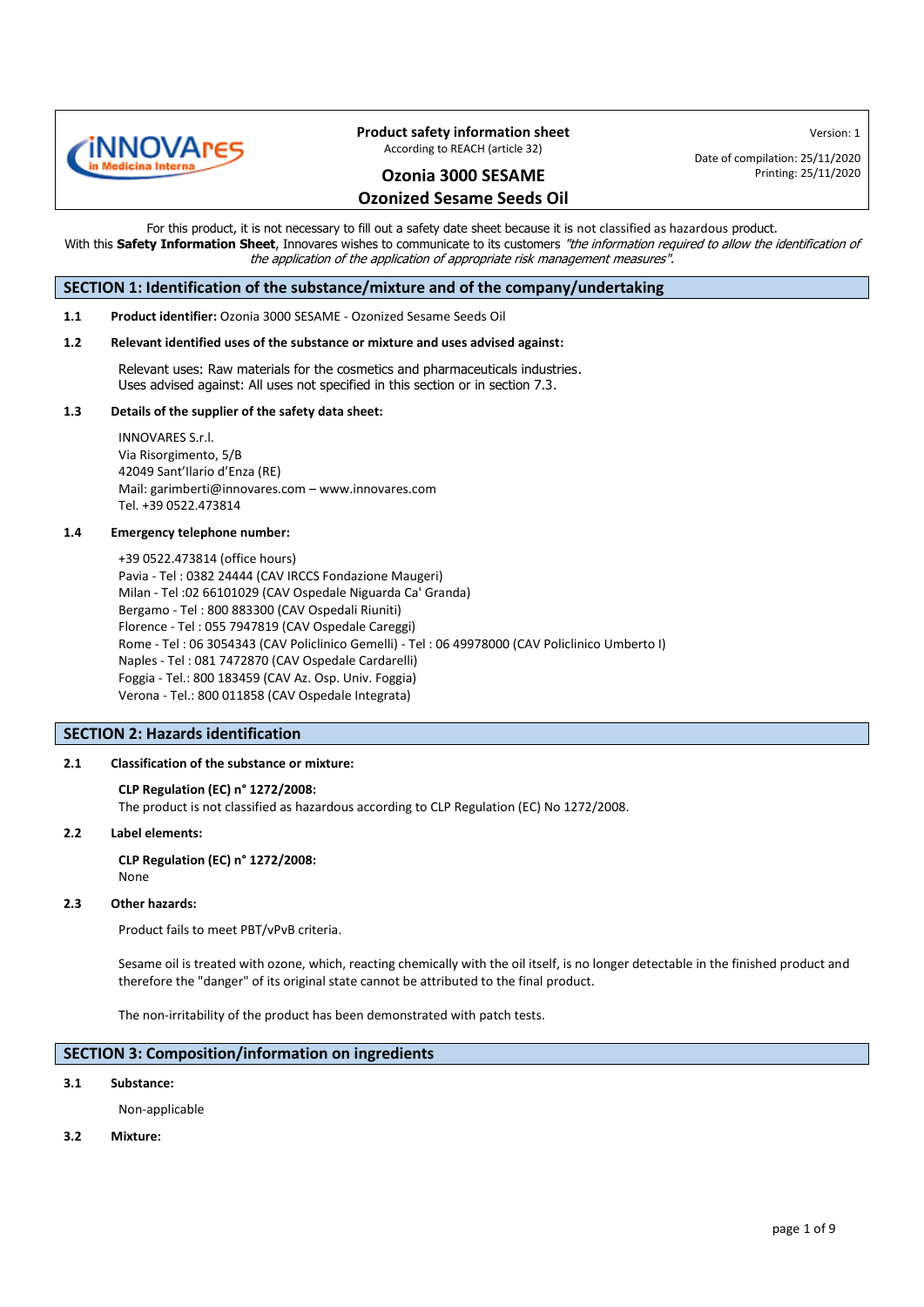

Version: 1 Date of compilation: 25/11/2020 Printing: 25/11/2020

### **Ozonia 3000 SESAME Ozonized Sesame Seeds Oil**

### **Chemical description:** Solution

### **Components:**

j

In accordance with Annex II of Regulation (EC) No 1907/2006 (point 3), the product contains:

| <b>Identification</b>                           | <b>Chemical name/Classification</b>                                                            |                               | Conc%        |
|-------------------------------------------------|------------------------------------------------------------------------------------------------|-------------------------------|--------------|
| CAS: 8008-74-0                                  | Ozonized Sesame seed oil (Pedaliaceae seed oil), product with ozone (1)                        |                               |              |
| EC: 232-370-6<br>REACH: non applicabile         | <b>Regulation 1272/2008</b>                                                                    |                               | $95 - 100$   |
| CAS: 10191-41-0                                 | 3,4-dihydro-2,5,7,8-tetramethyl-2-(4,8,12-trimethyltridecyl)-2H-benzopyran-6-ol <sup>(1)</sup> |                               |              |
| $FC: 233-466-0$<br>REACH: 01-2120086658-39-XXXX | <b>Regulation 1272/2008</b>                                                                    | Skin Sens. 1B: H317 - Warning | $0.01 - 0.1$ |
| CAS: 137-66-6                                   | 6-O-palmitoylascorbic acid <sup>(1)</sup>                                                      |                               |              |
| EC: 205-305-4<br>REACH: 01-2120769098-41-XXXX   | <b>Regulation 1272/2008</b>                                                                    | Aquatic Chronic 3: H412       | $0.01 - 0.1$ |

 $^{(1)}$  Voluntarily-listed substance failing to meet any of the criteria set out in Regulation (EU) No. 2015/830

To obtain more information on the hazards of the substances consult sections 8, 11, 12, 15 and 16.

\*Sesame oil with presence of hydroperoxide groups in the fatty acid of triglyceride, for addition reaction in the unsaturated fatty acids double bound after the treatment with ozone.

### **SECTION 4: First aid measures**

### **4.1 Description of first aid measures:**

The symptoms resulting from intoxication can appear after exposure, therefore, in case of doubt, seek medical attention for direct exposure to the chemical product or persistent discomfort, showing the SDS of this product.

### **By inhalation:**

This product does not contain substances classified as hazardous for inhalation, however, in case of symptoms of intoxication remove the person affected from the exposure area and provide with fresh air. Seek medical attention if the symptoms get worse or persist.

### **By skin contact:**

This product is not classified as hazardous when in contact with the skin. However, in case of skin contact it is recommended to remove contaminated clothes and shoes, rinse the skin or if necessary shower the affected person thoroughly with cold water and neutral soap. In case of serious reaction consult a doctor.

### **By eye contact:**

This product does not contain substances classified as hazardous for eye contact. Rinse eyes thoroughly for at least 15 minutes with lukewarm water, ensuring that the person affected does not rub or close their eyes.

### **By ingestion/aspiration:**

In case of consumption, seek immediate medical assistance showing the SDS for the product.

### **4.2 Most important symptoms and effects, both acute and delayed:**

Acute and delayed effects are indicated in sections 2 and 11.

### **4.3 Indication of any immediate medical attention and special treatment needed:**

### Non-applicable

### **SECTION 5: Firefighting Measures**

### **5.1 Extinguishing media:**

Product is non-flammable under normal conditions of storage, manipulation and use, but the product contains flammable substances. In the case of inflammation as a result of improper manipulation, storage or use preferably use polyvalent powder extinguishers (ABC powder), in accordance with the Regulation on fire protection systems. IT IS NOT RECOMMENDED to use full jet water as an extinguishing agent.

### **5.2 Special hazards arising from the substance or mixture:**

As a result of combustion or thermal decomposition reactive sub-products are created that can become highly toxic and, consequently, can present a serious health risk.

### **5.3 Advice for firefighters:**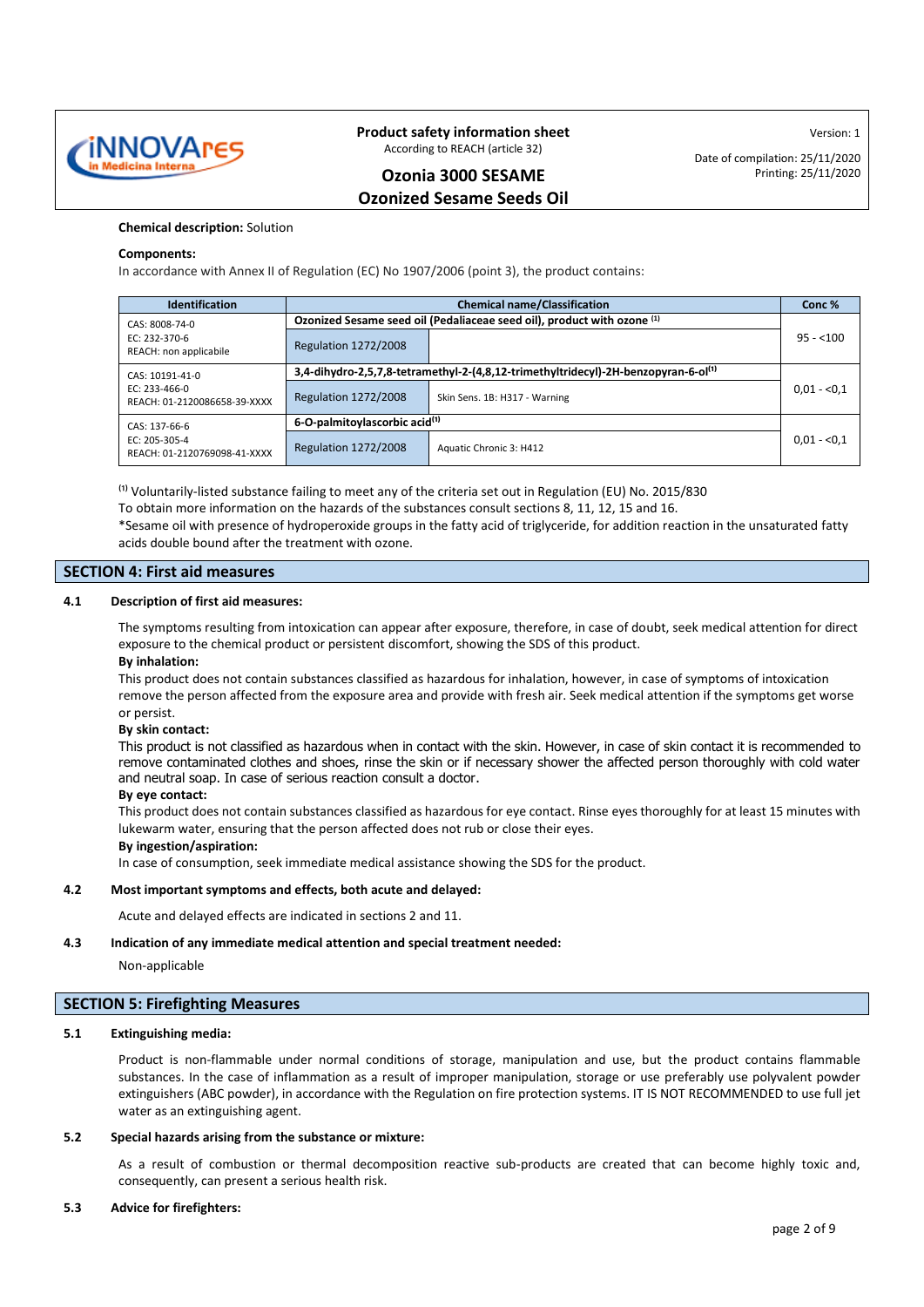

**Ozonia 3000 SESAME Ozonized Sesame Seeds Oil** Date of compilation: 25/11/2020 Printing: 25/11/2020

Version: 1

Depending on the magnitude of the fire it may be necessary to use full protective clothing and self-contained breathing apparatus (SCBA). Minimum emergency facilities and equipment should be available (fire blankets, portable first aid kit,...) in accordance with Directive 89/654/EC.

### **Additional provisions:**

Act in accordance with the Internal Emergency Plan and the Information Sheets on actions to take after an accident or other emergencies. Eliminate all sources of ignition. In case of fire, cool the storage containers and tanks for products susceptible to combustion, explosion or BLEVE as a result of high temperatures. Avoid spillage of the products used to extinguish the fire into an aqueous medium.

### **SECTION 6: Accidental release measures**

### **6.1 Personal precautions, protective equipment and emergency procedures:**

Isolate leaks provided that there is no additional risk for the people performing this task. Personal protection equipment must be used against potential contact with the spilt product (See section 8). Evacuate the area and keep out those who do not have protection.

### **6.2 Environmental precautions:**

Avoid spillage into the aquatic environment as it contains substances potentially dangerous for this. Contain the product absorbed in hermetically sealed containers. In the case of serious spillage into the aquatic environment notify the relevant authority.

### **6.3 Methods and material for containment and cleaning up:**

#### It is recommended:

Absorb the spillage using sand or inert absorbent and move it to a safe place. Do not absorb in sawdust or other combustible absorbents. For any concern related to disposal consult section 13.

### **6.4 Reference to other sections:**

See sections 8 and 13.

### **SECTION 7: Handling and storage**

### **7.1 Precautions for safe handling:**

A.- Precautions for safe manipulation

Comply with the current legislation concerning the prevention of industrial risks. Keep containers hermetically sealed. Control spills and residues, destroying them with safe methods (section 6). Avoid leakages from the container. Maintain order and cleanliness where dangerous products are used.

B.- Technical recommendations for the prevention of fires and explosions

Product is non-flammable under normal conditions of storage, handling and use. It is recommended to transfer at slow speeds to avoid the generation of electrostatic charges that can affect flammable products. Consult section 10 for information on conditions and materials that should be avoided.

C.- Technical recommendations to prevent ergonomic and toxicological risks

Do not eat or drink during the process, washing hands afterwards with suitable cleaning products.

D.- Technical recommendations to prevent environmental risks

It is recommended to have absorbent material available at close proximity to the product (See subsection 6.3)

### **7.2 Conditions for safe storage, including any incompatibilities:**

Store in a cool, dry, well-ventilated location. Storage at 4°C (not exceed 23-25°C) Avoid sources of heat, radiation, static electricity and contact with food. For additional information see subsection 10.5

### **7.3 Specific end use(s):**

Except for the instructions already specified it is not necessary to provide any special recommendation regarding the uses of this product.

### **SECTION 8: Exposure controls/personal protection**

### **8.1 Control parameters:**

Substances whose occupational exposure limits have to be monitored in the workplace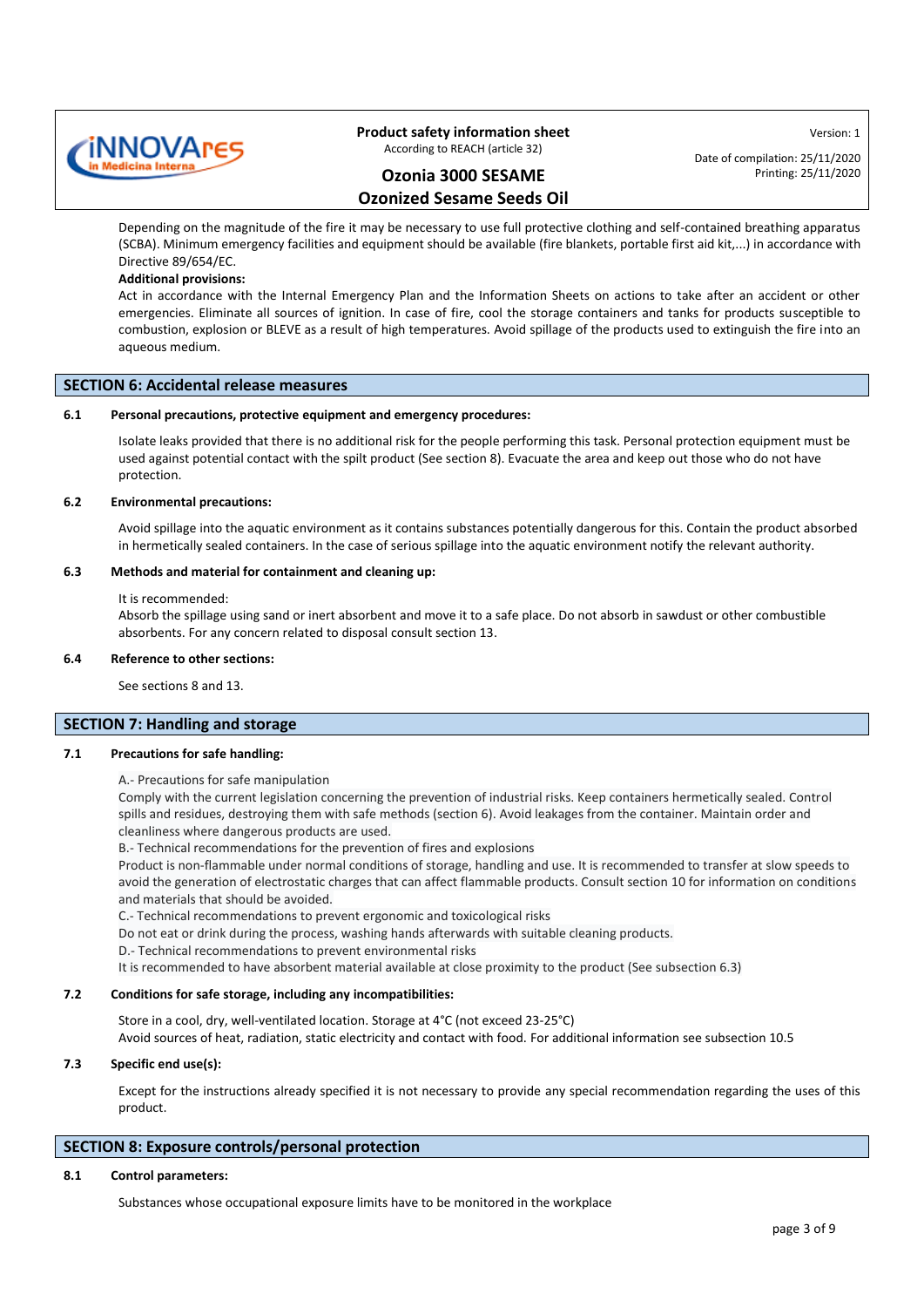

Date of compilation: 25/11/2020 Printing: 25/11/2020

Version: 1

### **Ozonia 3000 SESAME Ozonized Sesame Seeds Oil**

There are no occupational exposure limits for the substances contained in the product

### **DNEL (Workers):** Non-applicable

## **DNEL (General population):**

Non-applicable

### **PNEC:**

Non-applicable

### **8.2 Exposure controls:**

As a preventative measure it is recommended to use basic Personal Protective Equipment, with the corresponding <<CE marking>> in accordance with Directive 89/686/EC. For more information on Personal Protective Equipment (storage, use, cleaning, maintenance, class of protection,…) consult the information leaflet provided by the manufacturer. For more information see subsection 7.1.All information contained herein is a recommendation which needs some specification from the labour risk prevention services as it is not known whether the company has additional measures at its disposal.

### HANDS PROTECTION Non-applicable.

### RESPIRATORY PROTECTION

The use of protection equipment will be necessary if a mist forms or if the occupational exposure limits are exceeded.

OCULAR AND FACIAL PROTECTION Non-applicable

BODY PROTECTION Non-applicable

### ENVIRONMENTAL EXPOSURE CONTROL

In accordance with the community legislation for the protection of the environment it is recommended to avoid environmental spillage of both the product and its container. For additional information see subsection 7.1.D

### **SECTION 9: Physical and chemical properties**

### **9.1 Information on basic physical and chemical properties:**

For complete information see the product datasheet.

| Appearance:                            |                       |
|----------------------------------------|-----------------------|
| Physical state at 20°C:                | Liquid                |
| Appearance:                            | Not available         |
| Colour:                                | Light Yellow          |
| Odour:                                 | Characteristic        |
| Odour threshold:                       | Non-applicable *      |
| Volatility:                            |                       |
| Boiling point at atmospheric pressure: | Non-applicable *      |
| Vapour pressure at 20°C:               | Non-applicable *      |
| Vapour pressure at 50°C:               | Non-applicable *      |
| Evaporation rate at 20°C:              | Non-applicable *      |
| <b>Product description:</b>            |                       |
| Density at 20°C:                       | Non-applicable *      |
| Relative density at 20°C:              | 980 kg/m <sup>3</sup> |
| Dynamic viscosity at 20°C:             | 0,98                  |
| Kinematic viscosity at 20 °C:          | 625.00±40.00 mPa·s    |
| Kinematic viscosity at 40 °C:          | Non-applicable *      |
| Concentration:                         | Non-applicable *      |
| pH:                                    | Non-applicable *      |
| Vapour density at 20 ºC:               | Non-applicable *      |
|                                        |                       |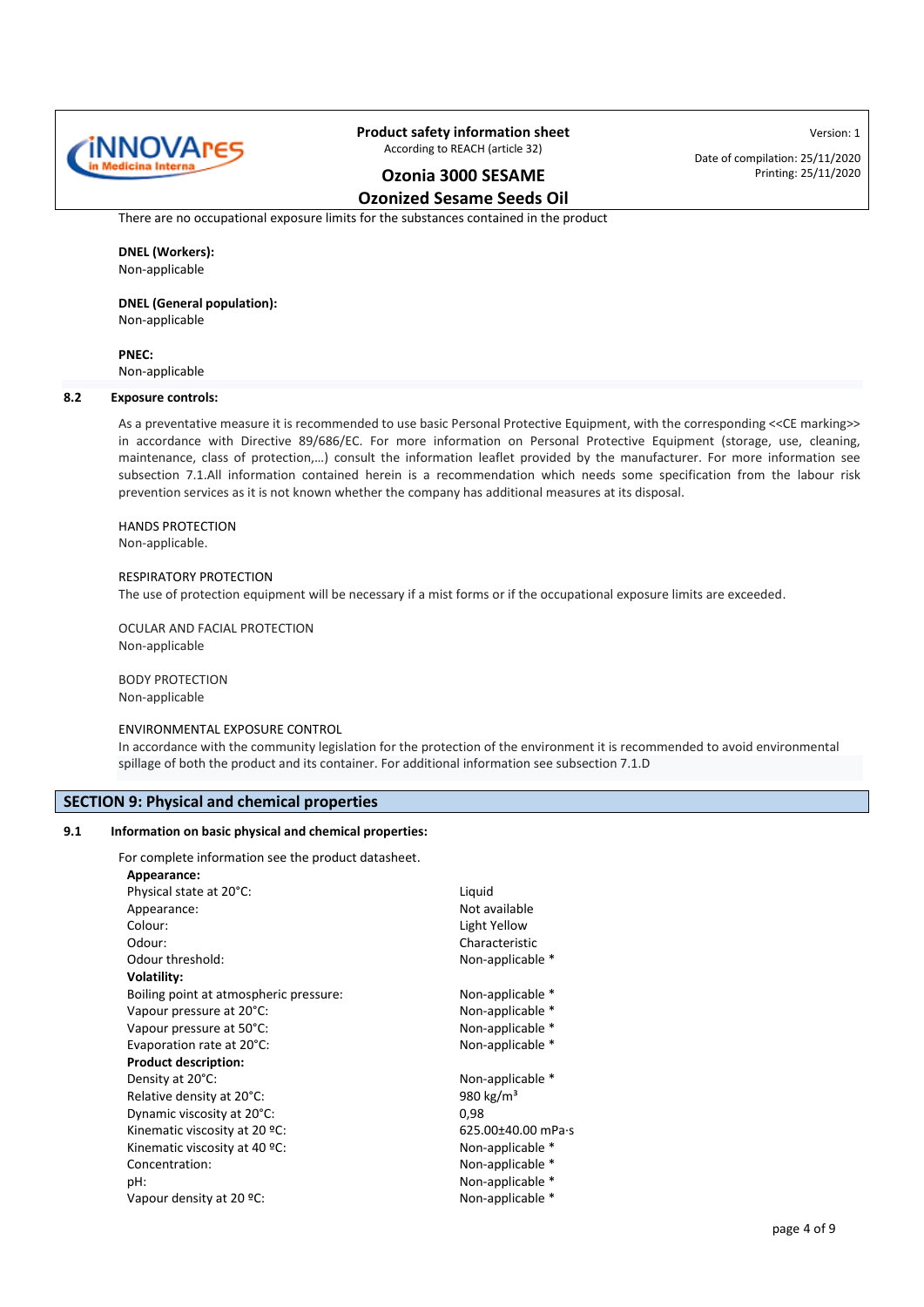

### **Ozonia 3000 SESAME**

**Ozonized Sesame Seeds Oil**

Partition coefficient n-octanol/water 20 °C: Non-applicable \* Solubility in water at 20 °C: Not-soluble in water Solubility properties: Non-applicable \* Decomposition temperature: Non-applicable \* Melting point/freezing point: Non-applicable \* Explosive properties:  $\blacksquare$ Oxidising properties: Non-applicable \* **Flammability:** Flash Point: Not Flammable (> 60°C) Flammability (solid, gas): Non-applicable \* Autoignition temperature: Non-applicable \* Lower flammability limit: Non-applicable \* Upper flammability limit: Vertical Mon-applicable \* **Explosive:** Lower explosive limit:  $\blacksquare$ Upper explosive limit:: Non-applicable \*

\*Not relevant due to the nature of the product, not providing information property of its hazards.

#### **9.2 Other information:**

| Surface tension at 20 °C: | Non-applicable * |
|---------------------------|------------------|
| Refraction index:         | Non-applicable * |

\*Not relevant due to the nature of the product, not providing information property of its hazards.

### **SECTION 10: Stability and reactivity**

### **10.1 Reactivity:**

No hazardous reactions are expected because the product is stable under recommended storage conditions. See section 7.

### **10.2 Chemical stability:**

Chemically stable under the donditions of storage, handling and use.

### **10.3 Possibility of hazardous reactions:**

Under the specified conditions, hazardous reactions that lead to excessive temperatures or pressure are not expected.

### **10.4 Conditions to avoid:**

None in particular.

### **10.5 Incompatible materials:**

Avoid strong acids and bases.

#### **10.6 Hazardous decomposition products:**

See subsection 10.3, 10.4 and 10.5 to find out the specific decomposition products. Depending on the decomposition conditions, complex mixtures of chemical substances can be released: carbon dioxide (CO2), carbon monoxide and other organic compounds.

### **SECTION 11: Toxicological information**

### **11.1 Information on toxicological effects:**

The experimental information related to the toxicological properties of the product itself is not available.

### **Dangerous health implications:**

In case of exposure that is repetitive, prolonged or at concentrations higher than the recommended occupational exposure limits, adverse effects on health may result, depending on the means of exposure:

A- Ingestion (acute effect):

- Acute toxicity: Based on available data, the classification criteria are not met, as it does not contain substances classified as dangerous for consumption. For more information see section 3.

- Corrosivity/Irritability: Based on available data, the classification criteria are not met. However, it does contain substances classified as dangerous for this effect. For more information see section 3.

Version: 1

Date of compilation: 25/11/2020 Printing: 25/11/2020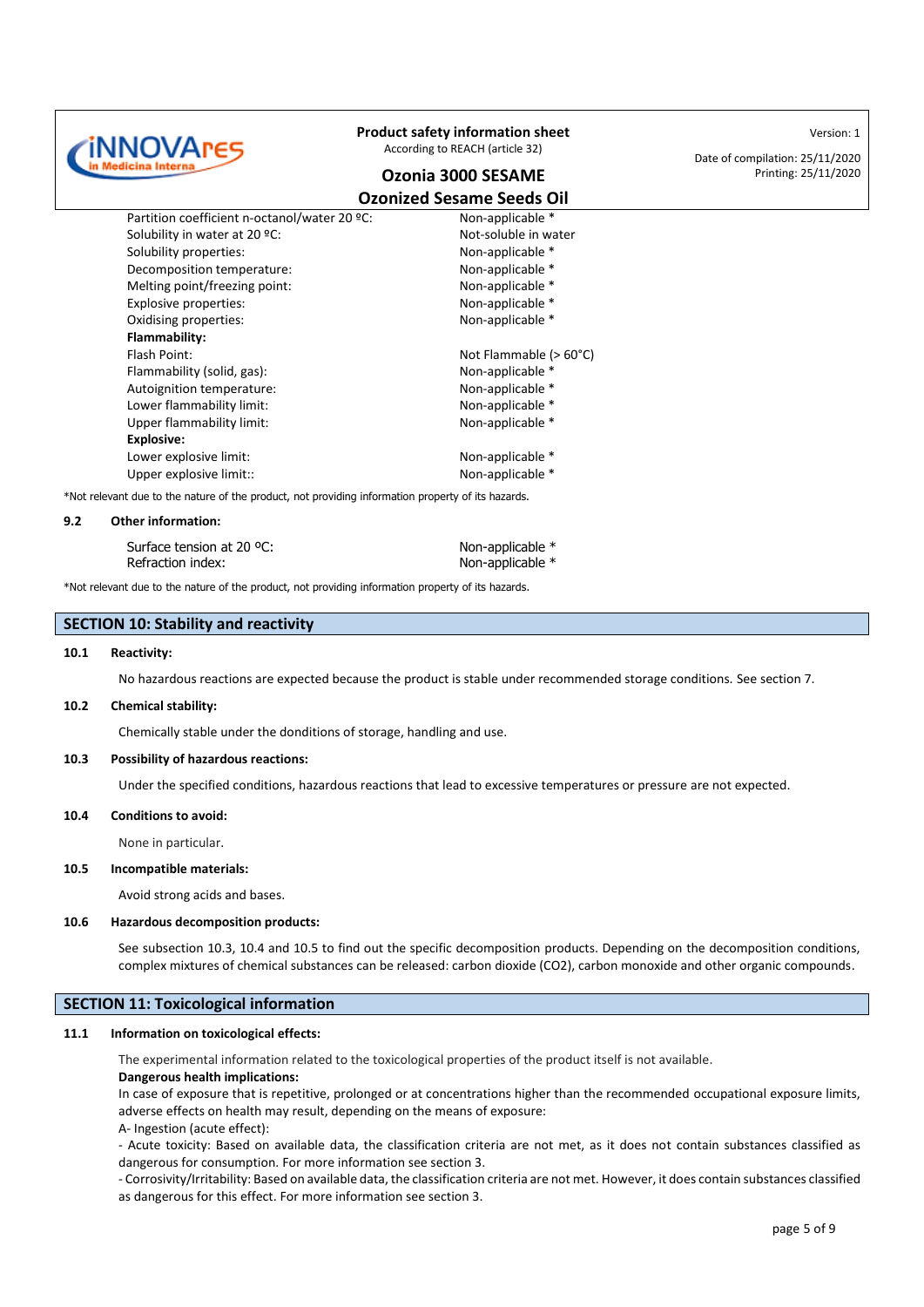

**Ozonia 3000 SESAME Ozonized Sesame Seeds Oil** Version: 1

Date of compilation: 25/11/2020 Printing: 25/11/2020

### B- Inhalation (acute effect):

- Acute toxicity : Based on available data, the classification criteria are not met, as it does not contain substances classified as dangerous for inhalation. For more information see section 3.

- Corrosivity/Irritability: Based on available data, the classification criteria are not met, as it does not contain substances classified as dangerous for this effect. For more information see section 3.

C- Contact with the skin and the eyes (acute effect):

- Contact with the skin: Based on available data, the classification criteria are not met. However, it contains substances classified as dangerous for skin contact. For more information see section 3.

- Contact with the eyes: Based on available data, the classification criteria are not met. However, it does contain substances classified as dangerous for this effect. For more information see section 3.

D- CMR effects (carcinogenicity, mutagenicity and toxicity to reproduction):

- Carcinogenicity: Based on available data, the classification criteria are not met. However, it contains substances classified as dangerous with carcinogenic effects. For more information see section 3.

IARC: Non-applicable

- Mutagenicity: Based on available data, the classification criteria are not met. However, it contains substances classified as dangerous with mutagenic effects. For more information see section 3.

- Reproductive toxicity: Based on available data, the classification criteria are not met, as it does not contain substances classified as dangerous for this effect. For more information see section 3.

E- Sensitizing effects:

- Respiratory: Based on available data, the classification criteria are not met, as it does not contain substances classified as dangerous with sensitising effects. For more information see section 3.

- Cutaneous: Prolonged contact with the skin can result in episodes of allergic contact dermatitis.

F- Specific target organ toxicity (STOT) - single exposure:

Based on available data, the classification criteria are not met, as it does not contain substances classified as dangerous for this effect. For more information see section 3.

G- Specific target organ toxicity (STOT)-repeated exposure:

- Specific target organ toxicity (STOT)-repeated exposure: Based on available data, the classification criteria are not met, as it does not contain substances classified as dangerous for this effect. For more information see section 3.

- Skin: Based on available data, the classification criteria are not met, as it does not contain substances classified as dangerous for this effect. For more information see section 3.

H- Aspiration hazard:

Based on available data, the classification criteria are not met. However, it does contain substances classified as dangerous for this effect. For more information see section 3.

### **Specific toxicology information on the substances:**

| <b>Identification</b>                                                            | Acute toxicity  |                | Genus |
|----------------------------------------------------------------------------------|-----------------|----------------|-------|
| 2,5,7,8-3,4-diidro-tetrametil-2- (4,8,12-trimethyltridecyl) -2H-benzopiran-6-olo | DL50 oral       | >2000 mg/kg    |       |
| CAS: 10191-41-0                                                                  | DL50 dermal     | >2000 mg/kg    |       |
| EC: 233-466-0                                                                    | CL50 inhalation | $>20$ mg/L     |       |
| Acido 6-O-palmitoilascorbico                                                     | DL50 oral       | 25000 mg/kg    | Topo  |
| CAS: 137-66-6                                                                    | DL50 dermal     | $>$ 2000 mg/kg |       |
| EC: 205-305-4                                                                    | CL50 inhalation | Non applic.    |       |

### **Acute Toxicity Estimate (ATE mix):**

| ATE mix                                    |                                    | Ingredient(s) of unknown toxicity |  |
|--------------------------------------------|------------------------------------|-----------------------------------|--|
| Oral                                       | >2000 mg/kg (Calculation metho))   | Non-applicable                    |  |
| >2000 mg/kg (Calculation method)<br>Dermal |                                    | Non-applicable                    |  |
| <b>Inhalation</b>                          | >20 mg/L (4h) (Calculation method) | Non-applicable                    |  |

### **SECTION 12: Ecological information**

The experimental information related to the eco-toxicological properties of the product itself is not available.

### **12.1 Toxicity:**

| <b>Identification</b>        | Acute toxicity |                        | <b>Species</b> | Genus     |
|------------------------------|----------------|------------------------|----------------|-----------|
| Acido 6-O-palmitoilascorbico | <b>LC50</b>    | $10 - 100$ mg/L (96 h) |                | Pesce     |
| CAS: 137-66-6                | <b>EC50</b>    | $10 - 100$ mg/L        |                | Crostaceo |
| EC: 205-305-4                | <b>EC50</b>    | $10 - 100$ mg/L        |                | Alga      |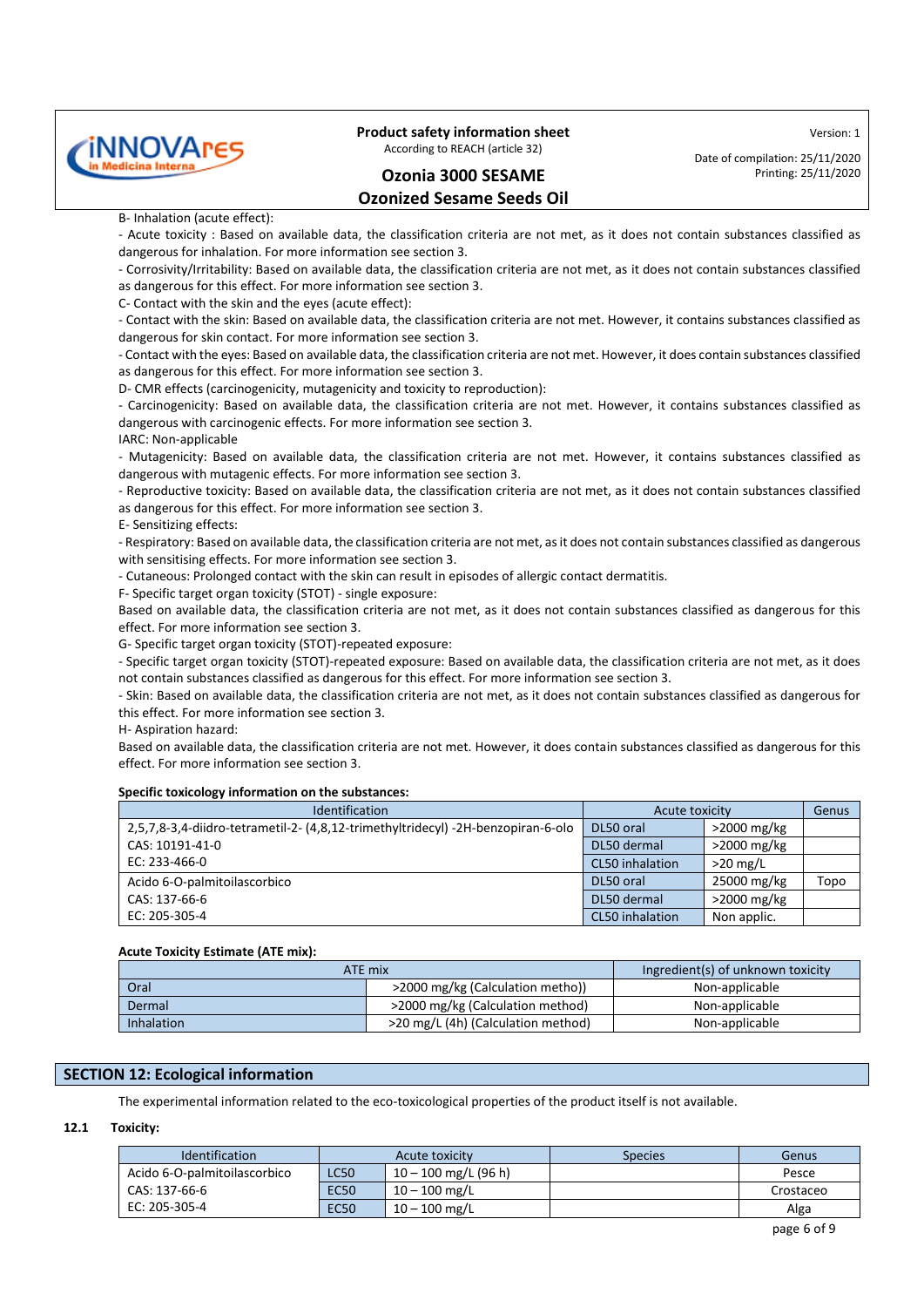

Version: 1 Date of compilation: 25/11/2020 Printing: 25/11/2020

### **Ozonia 3000 SESAME Ozonized Sesame Seeds Oil**

#### **12.2 Persistence and degradability:**

### Not available

### **12.3 Bioaccumulative potential:**

| <b>Identification</b><br>Bioaccumulation potential |            |      |
|----------------------------------------------------|------------|------|
| Acido 6-O-palmitoilascorbico                       | <b>BCF</b> | 180  |
| CAS: 137-66-6                                      | Log POW    |      |
| EC: 205-305-4                                      | Potential  | Alto |

#### **12.4 Mobility in soil:**

| Identificazione              | Absorption/desorption |                 | Volatility |                                 |
|------------------------------|-----------------------|-----------------|------------|---------------------------------|
| Acido 6-O-palmitoilascorbico | Koc                   | 450             | Henry      | 1,419E-2 Pa*m <sup>3</sup> /mol |
| CAS: 137-66-6                | Conclusion            | Non applicabile | Dry soil   | No                              |
| EC: 205-305-4                | Surface tension       | Non applicabile | Moist soil | No                              |

### **12.5 Results of PBT and vPvB assessment:**

Product fails to meet PBT/vPvB criteria

### **12.6 Other adverse effects:**

Not described

### **SECTION 13: Disposal considerations**

### **13.1 Waste treatment methods:**

| Code | <b>Description</b>                                                                          | Waste class<br>(Reg. UE n.1357/2014) |
|------|---------------------------------------------------------------------------------------------|--------------------------------------|
|      | It is not possible to assign a specific code, as it depends on the intended use by the user | Non dangerous                        |

### **Type of waste (Regulation (EU) No 1357/2014):**

Non-applicable

### **Waste management (disposal and evaluation):**

Consult the authorized waste service manager on the assessment and disposal operations in accordance with Annex 1 and Annex 2 (Directive 2008/98/EC). As under 15 01 (2014/955/EC) of the code and in case the container has been in direct contact with the product, it will be processed the same way as the actual product. Otherwise, it will be processed as non-dangerous residue. We do not recommended disposal down the drain. See paragraph 6.2.

#### **Regulations related to waste management:**

In accordance with Annex II of Regulation (EC) No 1907/2006 (REACH) the community or state provisions related to waste management are stated

Community legislation: Directive 2008/98/EC, 2014/955/EU, Regulation (EU) No 1357/2014

### **SECTION 14: Transport information**

Refers to ADR 2019, RID 2019, IMDG 39-18 e ICAO/IATA 2020: This product is not regulated for transportation (ADR/RID, IMDG, IATA)

- **14.1 UN number:** Non-applicable
- **14.2 UN proper shipping name:** Non-applicable
- **14.3 Transport hazard class:** Non-applicable
- **14.4 Packaging group:** Non-applicable
- **14.5 Environmental hazards:** Non-applicable
- **14.6 Special precautions for user:** Non-applicable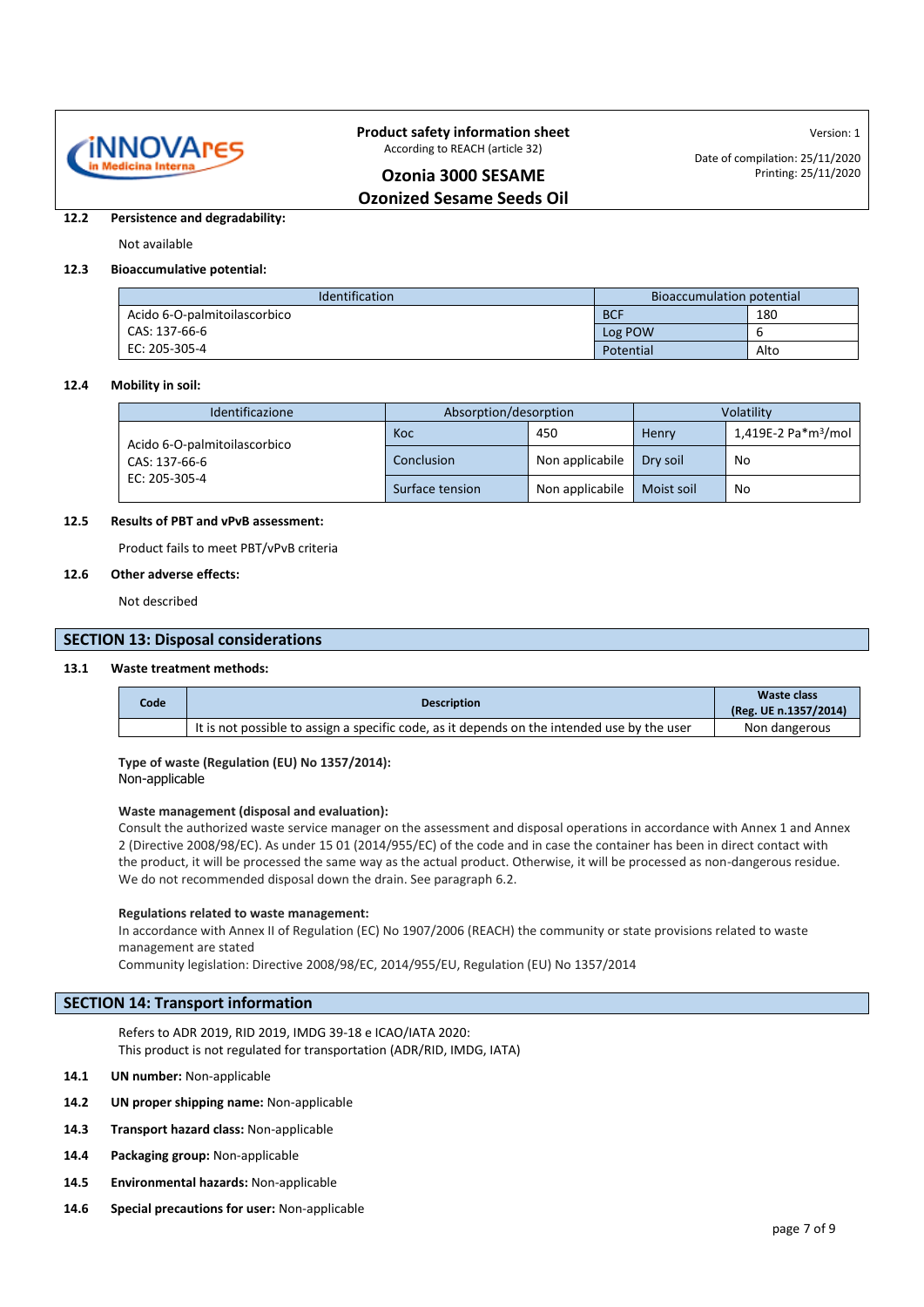

Date of compilation: 25/11/2020 Printing: 25/11/2020

Version: 1

# **Ozonia 3000 SESAME**

### **Ozonized Sesame Seeds Oil**

**14.7 Transport in bulk according to Annex II of Marpol and the IBC Code:** Non-applicable

### **SECTION 15: Regulatory information**

### **15.1 Safety, health and environmental regulations/legislation specific for the substance or mixture:**

Candidate substances for authorisation under the Regulation (EC) No 1907/2006 (REACH): Non-applicable Substances included in Annex XIV of REACH ("Authorisation List") and sunset date: Non-applicable Regulation (EC) No 1005/2009, about substances that deplete the ozone layer: Non-applicable Article 95, REGULATION (EU) No 528/2012: Non-applicable

REGULATION (EU) No 649/2012, in relation to the import and export of hazardous chemical products: Non-applicable **Seveso III:**

Non-applicable

**Limitations to commercialisation and the use of certain dangerous substances and mixtures (Annex XVII REACH,**

**etc ….):**

Non-applicable

### **Specific provisions in terms of protecting people or the environment:**

It is recommended to use the information included in this safety data sheet as a basis for conducting workplace-specific risk assessments in order to establish the necessary risk prevention measures for the handling, use, storage and disposal of this product. **Other legislation:**

The product could be affected by sectorial legislation

- Regulation (EC) No 1223/2009 of the European Parliament and of the Council of 30 November 2009 on cosmetic products

#### **15.2 Chemical safety assessment:**

The supplier has not carried out evaluation of chemical safety.

### **SECTION 16: Other information**

#### **Legislation related to safety data sheets:**

This safety data sheet has been designed in accordance with ANNEX II-Guide to the compilation of safety data sheets of Regulation (EC) No 1907/2006 (Regulation (EC) No 2015/830)

**Modifications related to the previous Safety Data Sheet which concerns the ways of managing risks.:**

Non-applicable

#### **Texts of the legislative phrases mentioned in section 3:**

The phrases indicated do not refer to the product itself; they are present merely for informative purposes and refer to the individual components which appear in section 3

#### **CLP Regulation (EC) No 1272/2008:**

Aquatic Chronic 3: H412 - Harmful to aquatic life with long lasting effects

Skin Sens. 1B: H317 - May cause an allergic skin reaction

**Classification procedure:**

### Non-applicable

### **Advice related to training:**

Minimal training is recommended in order to prevent industrial risks for staff using this product and to facilitate their comprehension and interpretation of this safety data sheet, as well as the label on the product.

### **Principal bibliographical sources:**

http://echa.europa.eu

[http://eur-lex.europa.eu](http://eur-lex.europa.eu/)

#### **Abbreviations and acronyms:**

ADR: European agreement concerning the international carriage of dangerous goods by road

IMDG: International maritime dangerous goods code

IATA: International Air Transport Association

ICAO: International Civil Aviation Organisation

COD: Chemical Oxygen Demand

BOD5: 5-day biochemical oxygen demand

BCF: Bioconcentration factor

LD50: Lethal Dose 50

LC50: Lethal Concentration 50

EC50: Effective concentration 50

Log-POW: Octanol-water partition coefficient